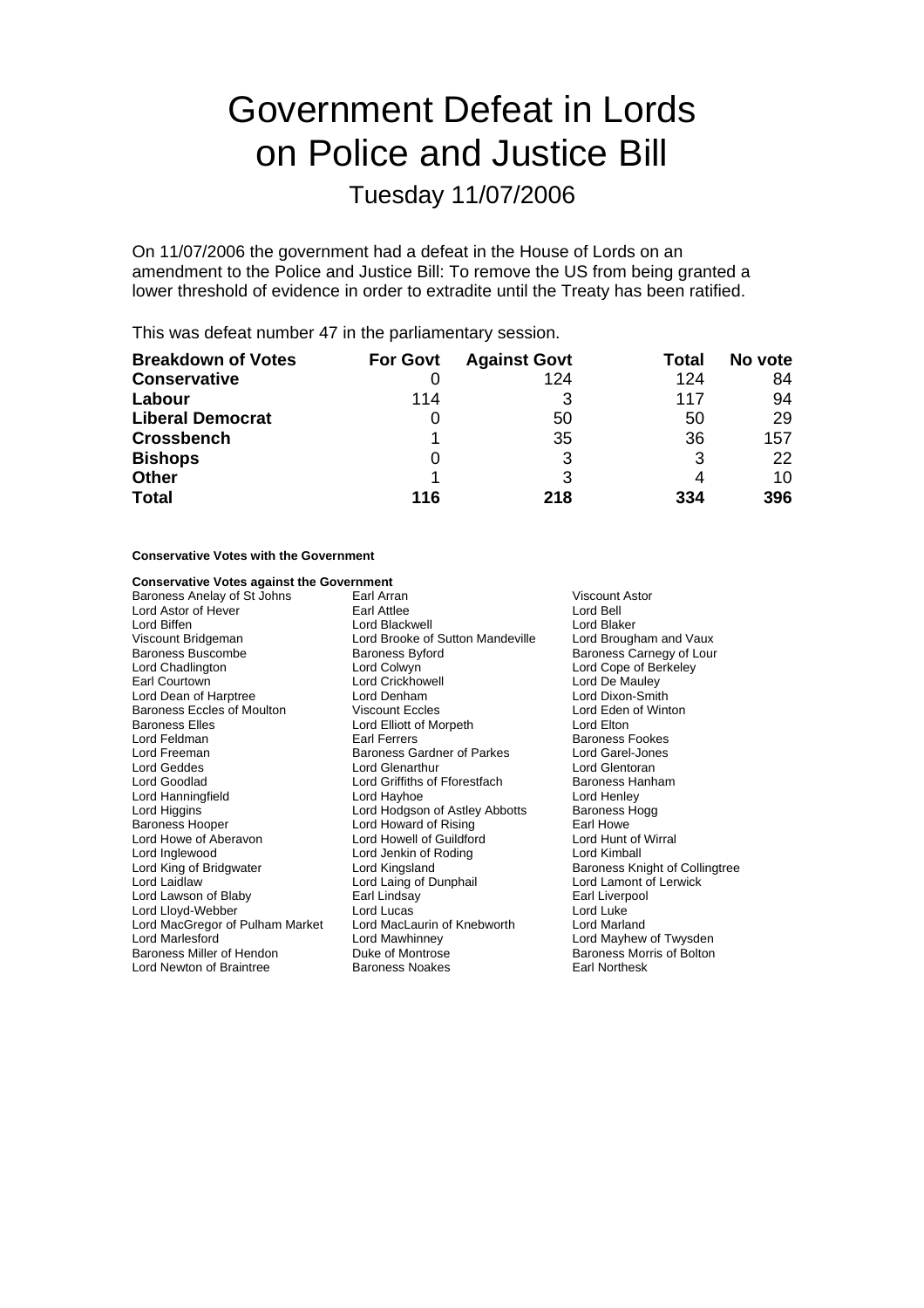- Lord Norton of Louth **Baroness O'Cathain** Baroness Oppenheim-Barnes<br>
Lord Patten **Baroness Contract Contract Contract Contract Contract Contract Contract Contract Contract Contract Contract Contract Contract Contract Contr** Lord Plummer of St Marylebone Baroness Rawlings The Marylet Lord Reay<br>
Lord Renton of Mount Harry Lord Renton Lord Renton Lord Roberts of Conwy Lord Renton of Mount Harry Lord Renton<br>
Lord Rotherwick Congress Lord Saatchi Lord Sanderson of Bowden Baroness Seccomb<br>
Lord Selsdon Baroness Sharples Lord Selsdon Baroness Sharples Lord Shaw of Northstead<br>Lord Shaw of Northstead<br>Lord Sheikh Baroness Shephard of Northwold Lord Skelmersdale Lord Soulsby of Swaffham Prior Lord St John<br>Lord Strathclyde Lord Swinfen Lord Taylor of Warwick Lord Tebbit Baroness Thatcher Lord Trefgarne **Baroness Trumpington**<br>Baroness Verma **Baroness** Lord Vinson Lord Wade of Chorlton Lord Windlesham
	- Lord Pilkington of Oxenford Lord Plumb<br>Baroness Rawlings Lord Reay Baroness Shephard of Northwold<br>Lord St John of Fawsley Lord Strathclyde Lord Steinberg<br>
	Lord Strathclyde Lord Taylor of Holbeach<br>
	Lord Tebbit Baroness Thatcher Baroness Verma Lord Vinson Lord Waddington

# **Labour Votes with the Government**

Baroness Andrews **Communist Container Container Archer of Sandwell** Lord Bach<br>
Lord Bassam of Brighton **Lord Bernet Lord Craigweil** Lord Brooke of Alverthorpe Lord Brookman **Lord Burlison** Lord Burlison Lord Campbell-Savours<br>
Lord Carter of Coles **Lord Collection** Viscount Chandos Lord Christopher Lord Carter of Coles Viscount Chandos Lord Christopher Lord Clark of Windermere Lord Clarke of Hampstead Baroness Corston<br>Baroness Crawley Lord Cunningham of Felling Lord Davidson of Glen Clova Baroness Crawley **Lord Cunningham of Felling Cloval Cloval Cord Canningham of Felling** Lord Davids<br>
Lord Davies of Cloval Cord Dessai Cord Dessai Cord Dessai Lord Davies of Oldham Lord Davies of Coity Lord Desai Lord Dixon<br>
Lord Dubs<br>
Lord Evans of Parkside Lord Falconer of Thoroton **Falconer State Baroness Farrington of Ribbleton** Lord Faulkner of Worcester Baroness Ford<br>Baroness Ford **Ford Foster of Bishop Auckland** Lord Fvfe of Fairfield Baroness Ford **Exercise Exercise Contract Contract Lord Foster of Bishop Auckland Baroness Gale**<br>
Lord Gavron Lord Goldsmith **Lord Gordon of Strathblane** Lord Gould of Brook Lord Gould of Brook Lord Gould of Brook Lord Green Lord Green Lord Green Lord Green Lord Green Lord Green Lord Green Lord Green Lord Green Lord Green Lord Gre Lord Harris of Haringey<br>Lord Haskel Chilton Baroness Henig Lord Haskel **Example 20 Exercise**<br>
Baroness Henig Baroness Hollis of Heigham **Baroness Hollis of Heigham** Lord Howarth of Newport Lord Hogg of Cumbernauld **Baroness Hollis of Heigham** Lord Howarth of Newport<br>Lord Howie of Troon Lord Huahes of Woodside Lord Hunt of Kings Heath Lord Howie of Troon Lord Hughes of Woodside Lord Hunt of Kings Lord Hunt of Kings Lord Hunt of Kings Lord Kings Lord Kings Heather Lord Kings Lord Kings Lord Kings Lord Kings Lord Kings Lord Kings Lord Kings Lord Kings Lor Lord Lea of Crondall **Lord Lord Leitch** Lord Lease Lord Lipsey<br>
Lord Lord Lord Mackenzie of Framwellgate Lord Mackenzie of Culkein Lord Lofthouse of Pontefract Lord Mackenzie of Framwellgate Lord MacKenzie of Culter<br>Lord Mason of Barnsley Baroness Massey of Darwen Baroness McDonagh Lord Mason of Barnsley<br>
Baroness McIntosh of Hudnall Lord McKenzie of Luton Baroness Morgan of Huyton Lord Morgan Cord Morgan Norris of Handsworth Cord Morris of Handsworth Cord Pendry<br>Cord Patel of Blackburn Lord Pendry Cord Pendry Cord Baroness Pitkeathley Lord Patel of Blackburn **Lord Pendry Communist Communist Communist** Baroness Pitke<br>Baroness Prosser **Baroness Cuin**<br>Lord Prys-Davies **Baroness Quin** Baroness Ramsay of Cartvale Lord Randall of St Budeaux Baroness Rendell of St Budeaux Baroness Rendel of Baroness Re Lord Robertson of Port Ellen Lord Rooker Lord Rosser Baroness Scotland of Asthal Viscount Si<br>
Lord Snape Cord Coley Baroness Taylor of Bolton Lord Tomlinson Lord Truscott Lord Tunnicliffe Baroness Warwick of Undercliffe Baroness Whitaker<br>Baroness Wilkins Lord Woolmer of Leeds

Lord Adonis<br>
Baroness Andrews

Lord Archer of Sandwell

Lord Bach<br>
Lord Archer of Sandwell

Lord Bach<br>
Lord Bach Lord Bernstein of Craigweil Lord Gilbert<br>
Lord Gibert Cord Gordon of Strathblane<br>
Lord Gordon of Strathblane<br>
Lord Gould of Brookwood Lord Griffiths of Burry Port Lord Grocott<br>
Lord Harrison Lord Hart of Chilton Lord King of West Bromwich Baroness Kingsmille Baroness Kings<br>Cord Leitch Baroness (Lord Lipsey Lord McKenzie of Luton **Baroness Morgan of Drefelin**<br>
Lord Morgan **Contains Lord Morris of Handsworth** Lord Prys-Davies<br>
Lord Randall of St Budeaux<br>
Baroness Rendell of Babergh Express Royall of Blaisdon<br>
Lord Sawyer<br>
Viscount Simon<br>
Lord Smith of Leigh Baroness Turner of Camden Baroness Wall of New Barnet<br>Baroness Whitaker Barnet Lord Whitty

Lord Saatchi Lord Sainsbury of Preston Candover<br>
Baroness Seccombe Cord Selkirk of Douglas

Lord Eva<sub>n</sub>ce.<br>Lord Evans of Temple Guiting Baroness Gale **Baroness Gale** Lord Gavron **Baroness Gibson of Market Rasen**<br>
Lord Giddens **Baroness Golding**<br>
Lord Giddens **Baroness Golding** Lord Soley **Baroness Symons of Vernham Dean**<br>
Lord Temple-Morris **Conney Symoness Thornton Baroness Wilkins**<br>Lord Young of Norwood Green

**Labour Votes against the Government**

Lord Williams of Elvel